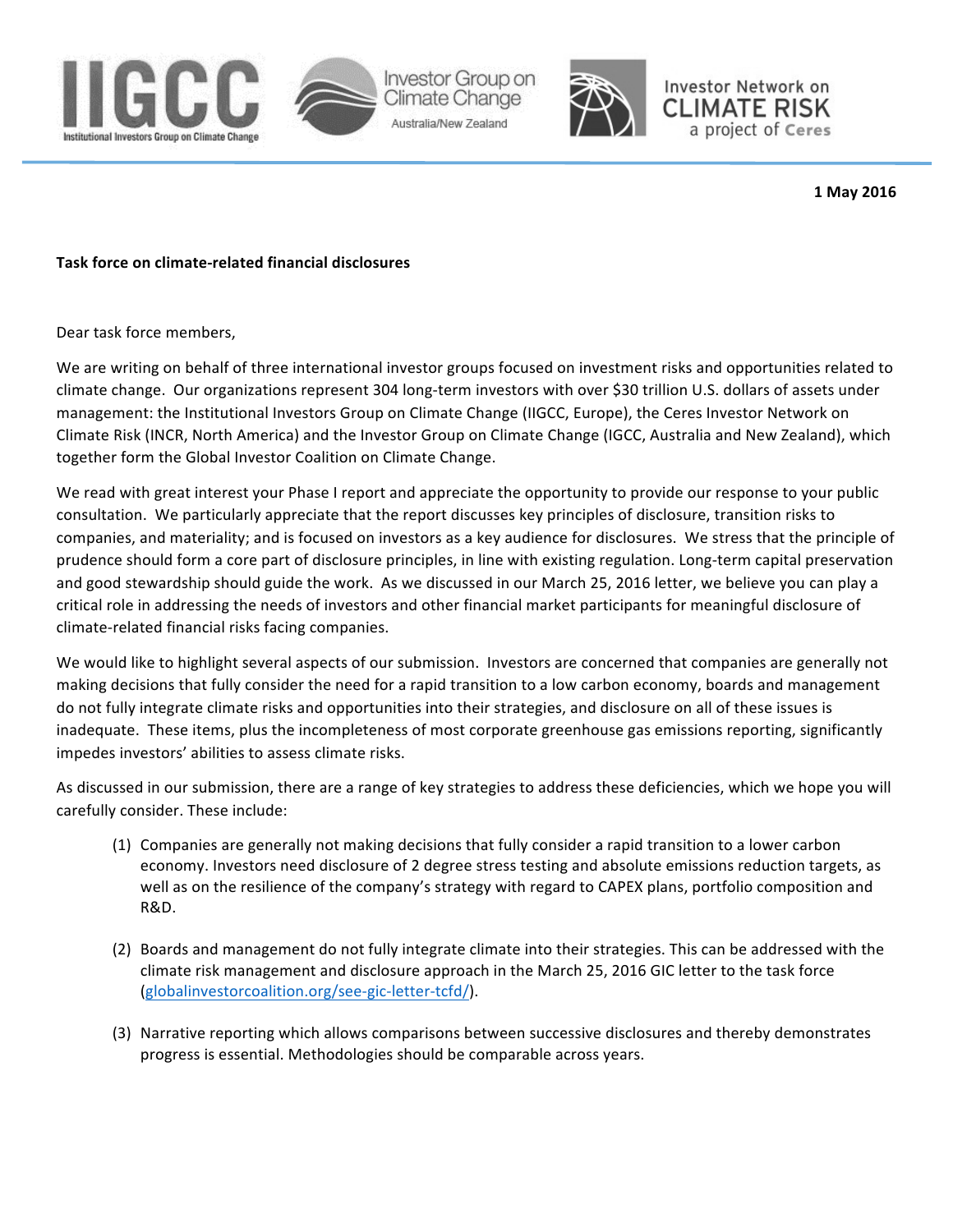We also support greater disclosure of portfolio climate risks by investors. This would be facilitated by improved corporate disclosure as well as a better understanding of the risks and opportunities inherent in other asset classes. Methodologies and tools for investor disclosure are still nascent and therefore should be non-prescriptive in order to enable innovation and the emergence of best practice.

While we have seen some progress towards the integration of climate risk disclosure into financial filings, much work remains to be done. Our submission also discusses barriers to integration, ways of overcoming those barriers, and measures of success for evaluating the impact of your work in 2017 and beyond.

## **Response to Public Consultation:**

## COVERAGE AND AUDIENCES

1. Which types of nonfinancial firms should any disclosure recommendations cover? List in order of importance.

- 1. Energy (equipment, services, oil, gas etc.)
- 2. Utilities (electric, gas, renewables, water)
- 3. Industrials (capital goods, commercial services, transport)
- 4. Materials (chemicals, construction, metals & mining, paper & forest, etc.)
- 5. Consumer Discretionary (auto, durables, retailing, etc.)
- 6. Information Technology (semiconductors, software, hardware, etc.)
- 7. Telecommunications (diversified, wireless, etc.)
- 8. Health Care (equipment, services, pharma, biotech, etc.)
- 9. Consumer Staples (food, beverage, household etc.)
- 2. Which types of financial firms should any disclosure recommendations cover?

Yes:

- Banks (diversified, thrifts, mortgage, etc.)
- Diversified Financials (asset management, investment banking/broker-dealer, consumer)
- Insurance (brokers, multi-line, property, reinsurance, etc.)
- Real Estate (REITS, management and development)
- Credit Rating Agencies
- Pension Funds/Schemes
- Private equity and hedge funds
- **Sovereigns**

No

• Investment Consultants (because they don't manage assets themselves)

We suggest that your disclosure recommendations also cover stock exchanges, given their important role in capital markets and existing efforts to encourage them to implement sustainability disclosure listing requirements or guidelines.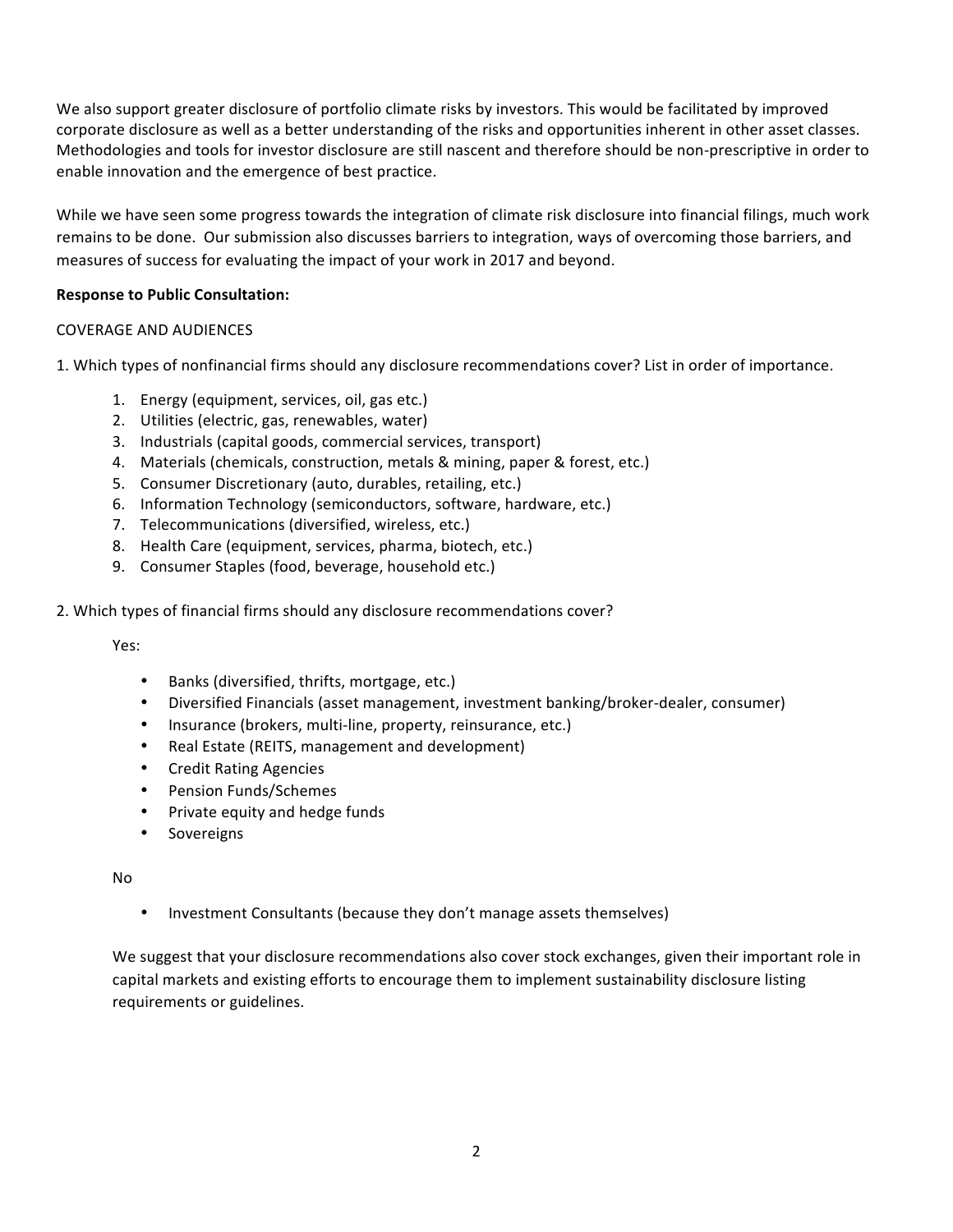3. Which users in the financial sector should be considered as the target audience?

All of these:

- Investors (including insurance, asset managers, funds, pensions, etc.)
- Banks (diversified, commercial, project finance)
- Broker-Dealers and Investment Banks
- Credit Rating Agencies
- Consultants/Advisory
- **Beneficiaries**

## CLIMATE-RISK DIMENSION

4. For nonfinancial preparers of climate risk and opportunity information, what are the top three key concerns that you would like the Task Force to keep in mind in making our recommendations?

Most companies' climate disclosures do not include enough data about aligning their businesses with limiting warming to <2 degrees. Disclosure improvements resulting from the TCFD's work should help reduce systemic risks to economies, as well as help investors and companies manage risks. It should support long-term capital preservation and good stewardship by companies and investors.

Our concerns and suggestions for addressing them:

- 1) Companies are generally not making decisions that fully consider a rapid transition to a lower carbon economy. Investors need disclosure of 2 degree stress testing and absolute emissions reduction targets, as well as on the resilience of the company's strategy with regard to CAPEX plans, portfolio composition and R&D. These disclosures must include details of the specific amounts of CAPEX allocations in absolute numbers and as a percentage of total CAPEX. In addition, it is key for 2 degree stress testing results to provide information regarding the quantitative and qualitative impacts on project types, resource types, and total earnings.
- 2) Boards and management do not fully integrate climate into their strategies. This can be addressed with the climate risk management and disclosure approach in the March 25, 2016 GIC letter to the task force (globalinvestorcoalition.org/see-gic-letter-tcfd/).
- 3) Narrative reporting which allows comparisons between successive disclosures and thereby demonstrates progress is essential. Methodologies should be comparable across years and should include comparable information about past capital allocation strategies to indicate a clear sense of the company's recent and forward-looking trajectory with respect to the energy transition.

We also suggest the task force recommend disclosure of the links between climate change and water risk. Water issues create material, physical, regulatory and reputational risks (and some opportunities) to companies and investors, from shareholders of companies in industries with large water use to owners of physical assets such as commodities, real estate, farmland and infrastructure to holders of debt or equity positions in government entities or corporations. Climate change and related droughts, floods and extreme weather exacerbate existing water supply and quality risks.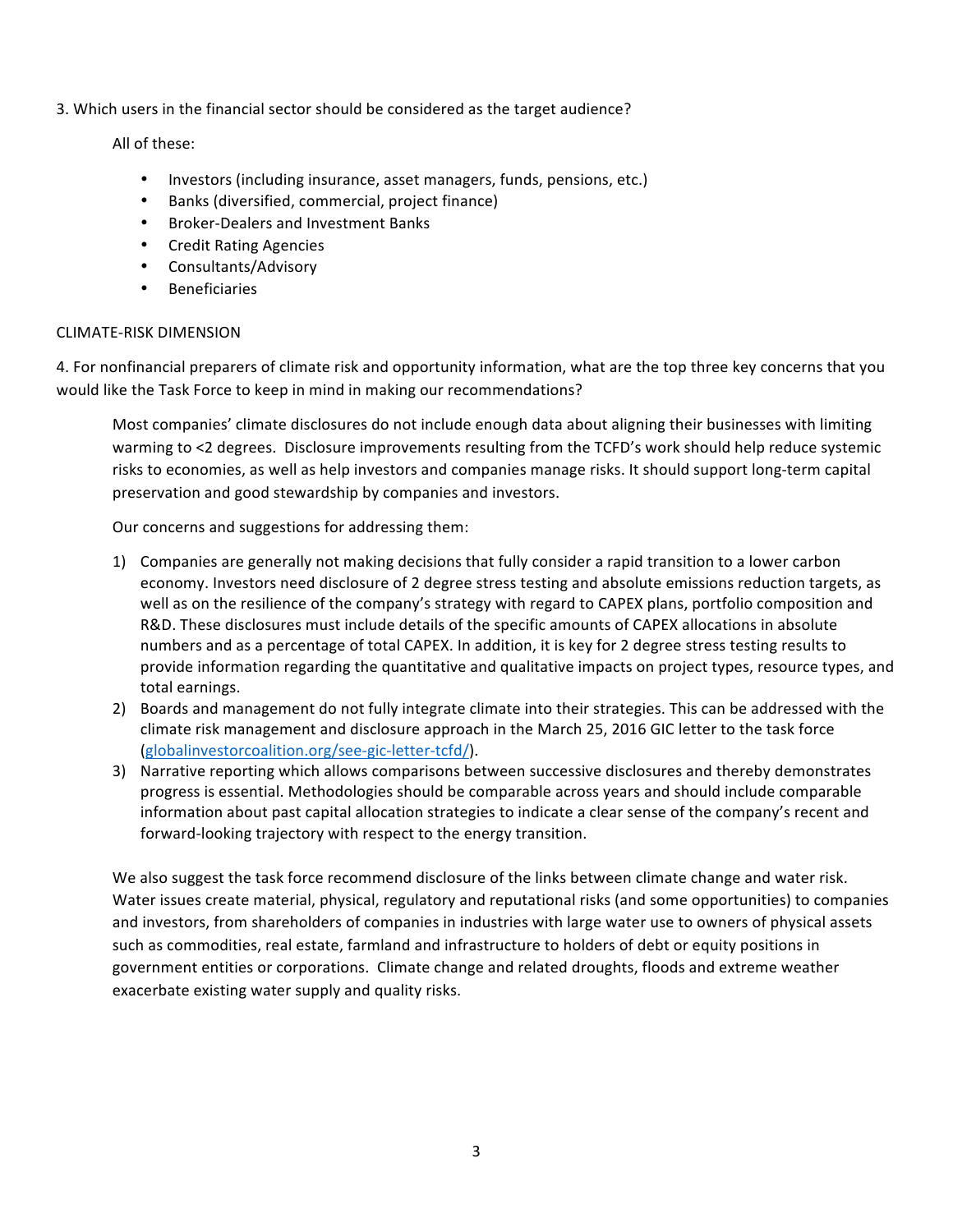5. For users of climate risk and opportunity information, what are five specific points of information that you wish to secure?

Investors wish to secure:

- (1) Disclosure of 2 degrees stress testing methodologies, assumptions and results;
- (2) The financial consequences of current climate-related physical, regulatory, technological or indirect impacts and ranges of financial consequences of future impacts, wherever possible;
- (3) Company strategy for responding to and managing risks and opportunities, including disclosure of senior management and board policies, activities, and remuneration related to climate risk; disclosure on impact of scenarios on capex plans (see Q6 for an example); disclosure of public policy positions and lobbying activities;
- (4) Scope I, II and where relevant Scope III emissions, including material equity exposures; and
- (5) Targets and metrics for measuring progress against targets including GHG reduction, energy efficiency of operations and products and climate-related initiatives.

6. Are there any best-practice disclosures of climate risks by companies that you would like to bring to our attention? What specific climate elements of this disclosure would you like to highlight? (Please limit to two examples)

As a diversified mining company, BHP Billiton has disclosed the portfolio implications of a 2 degrees pathway, identifying risks and opportunities by type of commodity. The analysis quantified - based on different trajectories for carbon prices in key jurisdictions - the EBITDA implications of a range of scenarios, including an orderly transition as well as the possible consequences of a "hard landing". Key merits of this report are:

- A range of climate scenarios are linked to financial performance, allowing investors to take their own view.
- Disclosure at a meaningful level for investors (in this case, by type of commodity).

However, BHP Billiton did not include important details such as the assumptions underlying the 2 degree scenarios that it tested against, which types of policies and technologies drove the 2 degree scenario, or whether specific types of projects within the commodity type (such as shale versus conventional gas or oil sands versus deepwater reserves) would be affected.

Unilever's CDP response discloses the company's response both in the short- and medium-term, the integration of climate risk into corporate strategy, and cost assessments for six climate risks/opportunities (such as fuel/energy taxes and regulations; changing consumer behavior).

7. "Transition Risk" in terms of climate is an evolving term. How would you define this risk? What specific disclosures would help measure it?

Transition risk may be defined as financial risks to companies, sectors and *economies* which result from the shift towards a lower carbon economy. This includes effects of changes in policy and technology, and market shifts such as decrease in demand for fossil fuels that can significantly affect the revenues and valuation of companies, especially in high carbon sectors. Assessment of transition risk should always include an analysis of the cost of not transitioning (similar to the "hard landing" scenario used in the ESRB report "Too sudden, too late") as well as offsetting transition cost with gains in terms of the opportunities.

Corporate disclosures that help measure transition risk include 2 degrees stress testing information, strategies for transitioning to a lower carbon economy, the setting of science-based, absolute emissions reduction targets,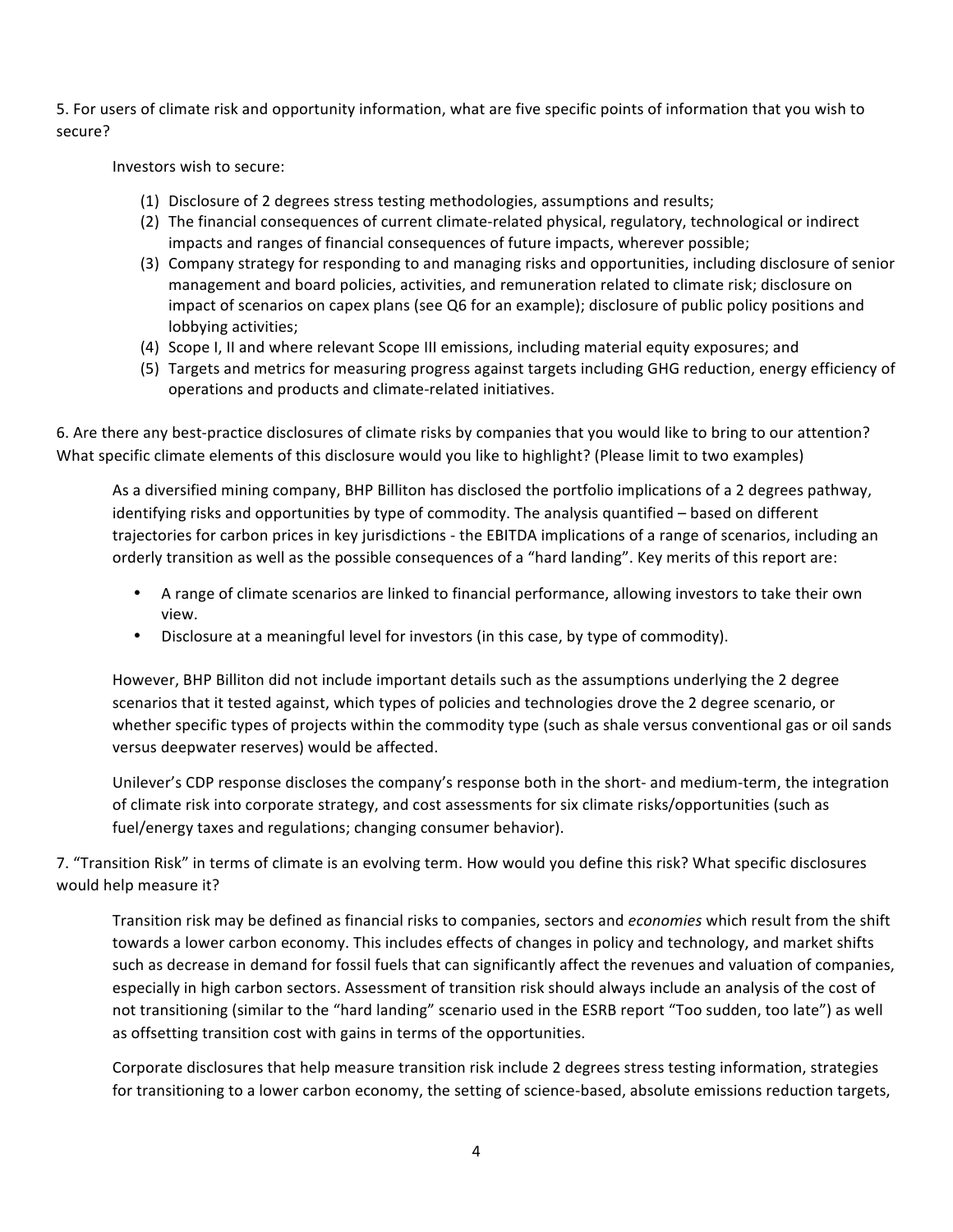CAPEX and R&D plans, revenues allocated to cope with the physical impacts of climate change, and Scope I and II, and where relevant, Scope III emissions.

8. Which three sectors do you think most exposed to climate risks? For these sectors, how are physical, transition, and liability risks best measured and reported?

The energy, real estate and industrial sectors are among those most exposed.

Energy companies should disclose transition risk through 2 degree scenario analyses (see Q13). They should disclose how physical impacts can disrupt supply, alter demand patterns and damage infrastructure; how the company is assessing financial risks and opportunities associated with climate policies, technology advancement, and other environmental issues related to the energy transition with respect to existing and planned operations and assets; and how traditional valuation methods (i.e., reserves replacement ratios in oil and gas) can be changed to align with the energy transition. Utility companies should disclose by country (since they are heavily impacted by national and regional policy and energy markets) and by asset.

Real estate: Sustainable Real Estate Investment: Implementing The Paris Climate Agreement<sup>1</sup> and Managing Investment Risks From Climate Change: Property And Construction Sector<sup>2</sup> are good starting points. The real estate sector is most affected by the physical risks of climate change, but also has some of the greatest opportunities in terms of energy efficiency improvements.

Industrial companies should disclose 2 degree scenario analyses to address transition risk and potential impact on fuel and electricity costs. They should disclose in the geographic scope that is most relevant to their energy and carbon cost, in line with the regulatory framework most relevant to them.

9. How should the task force consider the challenge of aggregate versus sector-specific climate-related financial risks and opportunities?

Disclosure by companies should be part of mainstream financial filings and financial consequences should be quantified against a range of emissions scenarios (such as a well below 2 degrees scenario, a 2 degrees scenario and the Paris INDC scenario/2.7 degrees). Financial quantification of emissions scenarios would facilitate both sector-wide and economy-wide aggregation. We support aggregation for financial stability purposes and for guiding sector-specific investment decisions. Aggregation at the sector level will form the basis of economy-wide aggregation.

The task force should consider developing sector-specific guidelines for the most exposed industries. The guidelines should recommend the appropriate level of disclosure by each company (company portfolio-wide, asset-level), the right geographic scope (global, regional, national, subnational), the right scope of emissions (Scope I and II or also Scope III) and the right timescale (depending on company investment horizons) - in order to ensure comparability within sectors.

 

<sup>&</sup>lt;sup>1</sup> Available at http://www.unepfi.org/work-streams/property/sustainablerei/.<br><sup>2</sup> Available at http://www.igcc.org.au/Resources/Documents/Managing Risks Guide\_Property and Construction.pdf.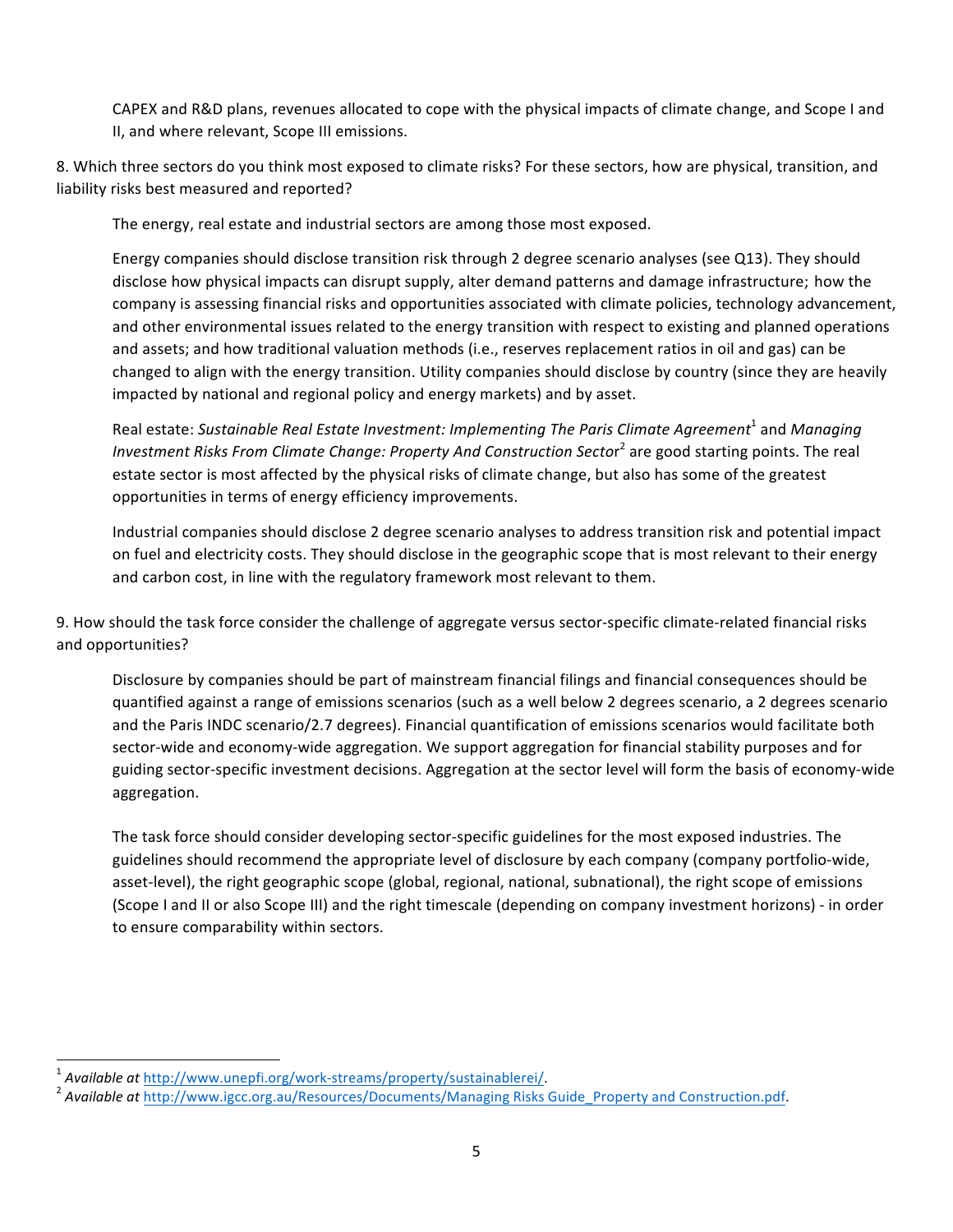10. Is there a role for scenario and sensitivity analysis—for the nonfinancial and/or financial sectors? Please provide three specific examples.

## **Non-financial sector**

Both scenario and sensitivity analysis should be used to give a complete picture of the vulnerabilities of exposed companies. Sensitivity analysis – which would usually test the impact of one or several variables – can be useful in understanding the impact of specific events or outcomes. A good example might be the vulnerability of proven fossil fuel reserves to a reduction in demand, for example, or an increase in the carbon price and can thus be applied to the fossil fuel industry. Usage of shadow carbon prices in making CAPEX decisions is another example of using sensitivity analysis.

Scenario analysis involves a more complex analysis against a set of internally consistent variables. It will produce a set of probable outcomes that will be more useful in informing investment decisions because they will capture the complexity of climate change better. Scenario analysis has been successfully used by BHP Billiton in understanding the implications of several emissions paths on the commodity portfolio of the company.

## **Financial sector**

Risk analysis in the financial sector will be even more complex, but will benefit from scenario analysis by companies. 

#### ASSET-CLASS DIMENSION

11. Which are the key asset classes that require initial attention? Are there any gaps that we should focus on? Within this, what are the top two priorities for action?

All require initial attention:

- Equities
- Fixed Income
- Commodities
- Project and Infrastructure Finance
- Real Estate
- Private Equity
- Loans and other bank financing
- Other

Gaps to focus on:

- Fixed Income
- Private Equity
- Loans and other bank financing
- Real Estate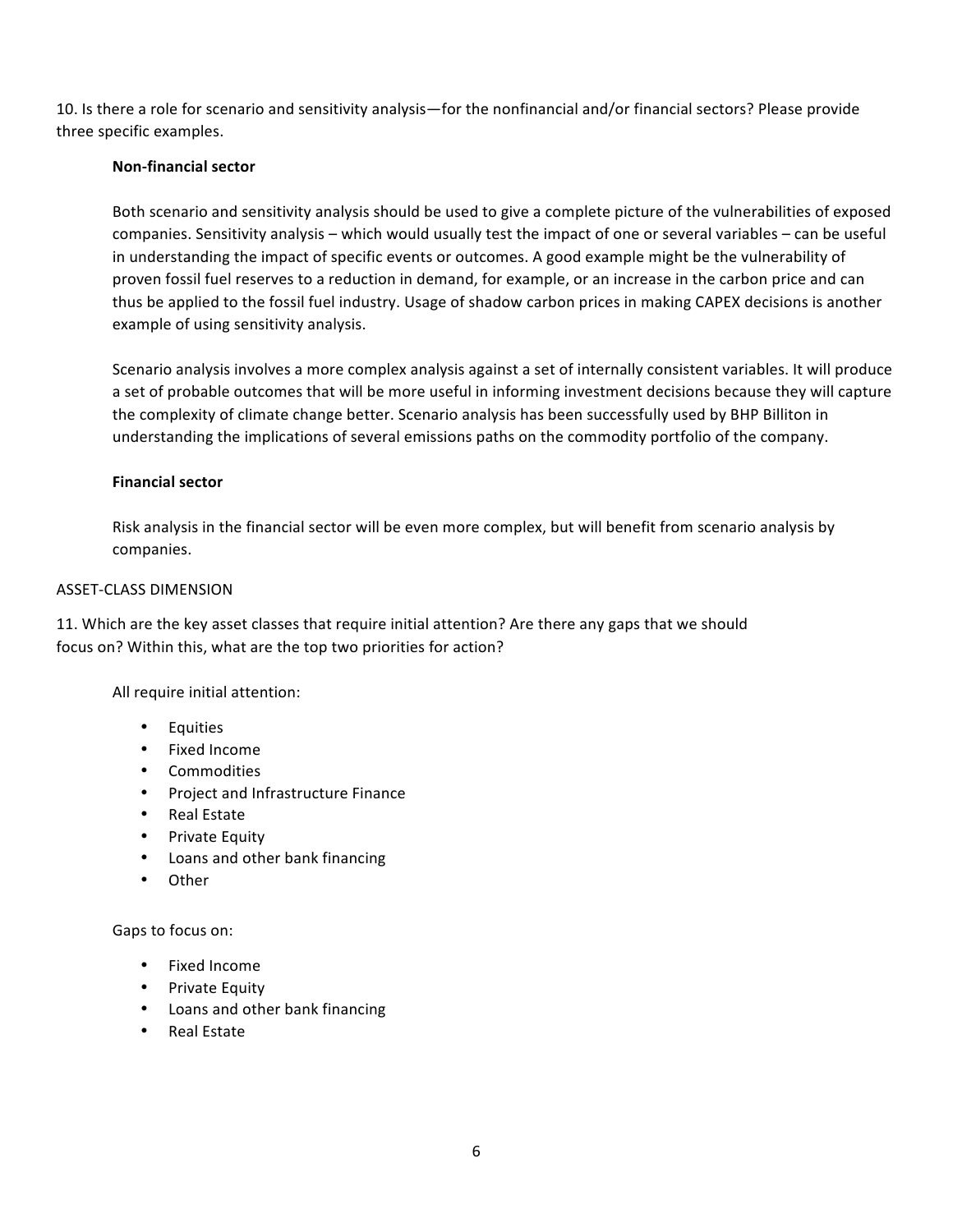Top two priorities for action within the "gaps" category:

- Fixed Income
- Private Equity

# INTERMEDIARY/USER SCOPE

12. Considering the breadth of services the capital supply chain provides, please provide up to three examples of leading work (research or other) from sell-side brokers' investment recommendations, listing rules of stock exchanges, portfolio management and stewardship examples by fund managers, fund-manager recommendations by consultants, or others we should consider.

- The Mercer Report "Investing in a Time of Climate Change" analyses the implications of a range of emissions scenarios on different asset classes.
- The Smith School Sustainable Finance Programme`s recent report on thermal coal aggregates asset level (bottom-up) data across the coal value chain, selecting the correct geographical scope (depending on the type of industry, climate risk will materialize on a regional, national or global level).
- The Carbon Tracker Initiative has started from a top-down carbon budget to derive assets at risk of stranding in the fossil fuel industries, as well as outlining possible transition scenarios at industry and company levels.

13. Please identify three examples of existing disclosure practices on climate risk and opportunities that you consider to be effective by investment banks, stock exchanges, investment managers, investment consultants, or asset owners. Please indicate the preparer and type of disclosure.

A growing number of investors are disclosing their carbon footprint, which communicates current exposure but does not of itself give an indication of future risks and risk management strategies. Some pension funds, such as the UK Environment Agency Pension Fund, have disclosed a more in-depth analysis by asset class, against a range of emission scenarios. The UK Green Investment Bank annual report discloses performance against a double bottom line of green improvements and profitability, which is a leading example from a pure play green investment institution. Currently, 120 investors have disclosed their carbon footprint under the Montreal Pledge, which gives investors the appropriate level of flexibility given the nascent state of disclosure tools.

14. How can climate risk information be simply summarized for retail investors? What standards or mechanisms exist for assuring end investors that climate risks and opportunities have been considered in the way that their savings and investment and pension products have been managed?

n/a

## MACRO SCOPE

15. In conducting macroeconomic analysis, what are the top three key measures of macroeconomic climate risk performance when seeking to measure the extent to which the global economy is transitioning towards net-zero emissions?

- Global emission levels in absolute numbers and emissions intensity of GDP historical development and future projections (such as done in the IPCC reports)
- Total new investment into low-carbon technologies versus emissions intensive investment (such as through the IEA energy investment reports)
- Rate at which existing emission intensive assets are being replaced by low-carbon assets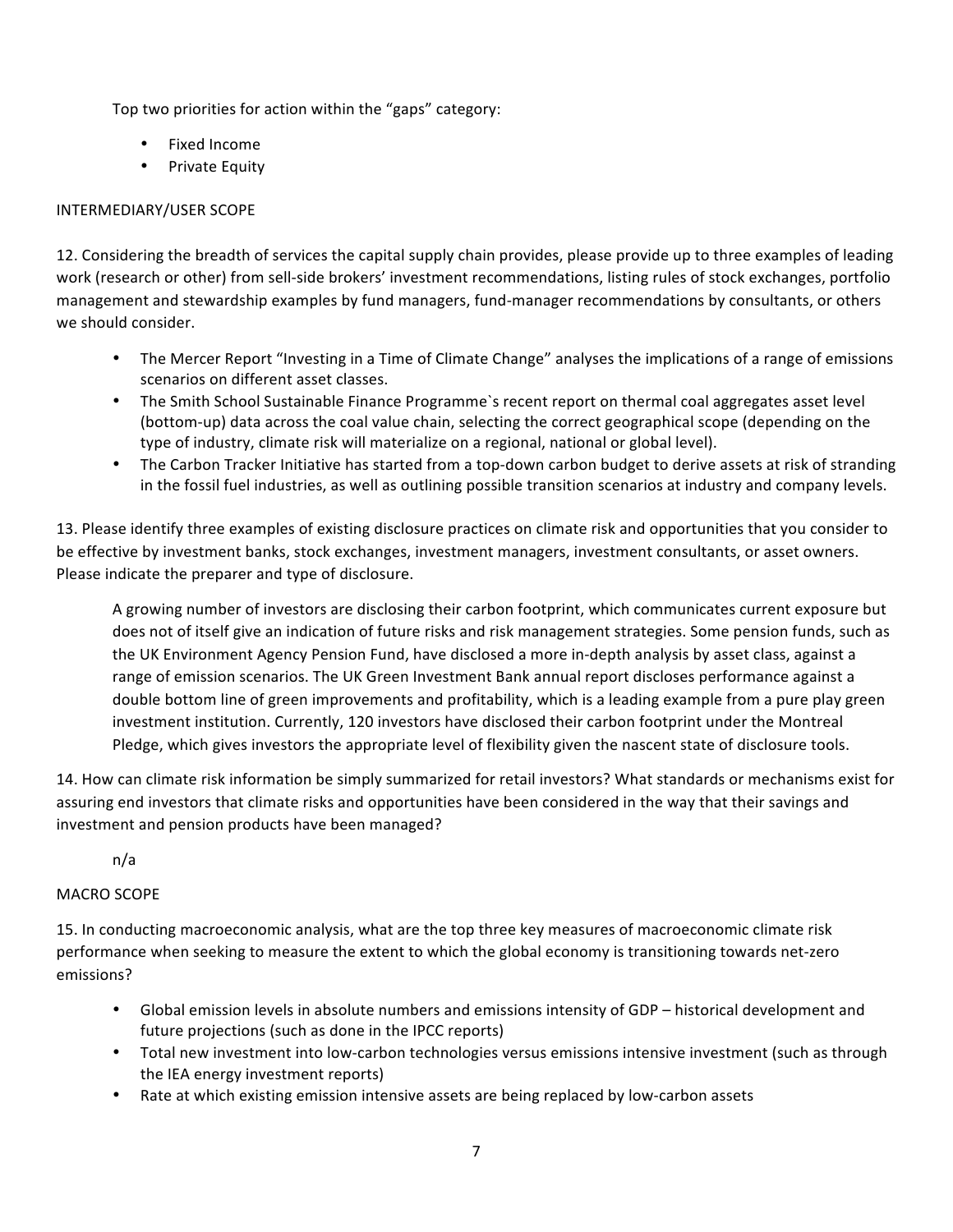For financial stability purposes, the total value at risk from the regulatory or technological obsolescence of emission intensive assets should be aggregated – this could be done based on IEA modelling. It should be tracked how this value evolves to understand the transmission of the policy signal into business and investment decisions and thus the cost-effectiveness of the low-carbon transition.

Analyses should cover both how efficiently the risks involved in the transition are mitigated and how comprehensively the global economy is utilizing the opportunities.

16. One way to measure transition risk is by considering disclosures based on sector/market scenario analysis. What scenario planning work is currently available in this area?

n/a

17. The United Nations Framework Convention on Climate Change five yearly "global stocktakes" seek to establish in part whether financial flows are consistent with the less-than-two-degree scenarios. Are there any climate-risk disclosure recommendations that would appropriately feed into such an effort?

Governments should communicate how they plan to transition their economies towards net zero emissions through national plans. All countries should, to the extent possible, quantify total investment needs for lowcarbon technologies to enable investors to assess investment opportunities on a country-by-country basis.

UNFCCC stocktakes should be aligned to the policy objectives and trajectories in the Paris Agreement, including targets to limit warming to  $\lt2^{\circ}$ C and move to net zero global emissions. Stocktakes should be aligned with macroeconomic climate risk measures, including emissions intensity of GDP (current and projected), total new investment into low-carbon technologies versus emissions intensive investment, the rate at which emission intensive assets are being replaced by low-carbon assets. Global investment in adaptation and current/projected adaptation costs should also be fed into stocktakes. Analyses should occur on a sector level.

## 18. How should the Task Force define success?

Increased convergence and standardisation in climate-related financial disclosure that is usable by investors, policy-makers, companies and the wider community.

The adoption rate of reporting recommendations at country, industry and company levels should be key measures of success.

Rate of application and use of the data by investors and other 'users'. Increased demand for meaningful disclosure across the investment value-chain.

Level of support and endorsement by financial regulators across key jurisdictions.

Comprehensive consultation across a wide spread of jurisdictions and markets to ensure appropriate consideration of different reporting regimes and challenges.

Integration of climate-related financial disclosure and reporting into global, regional and national policy frameworks.

Increased understanding and awareness of the economic and financial implications of climate change and climate-related financial risks, and the financial system's exposure to climate-related risks.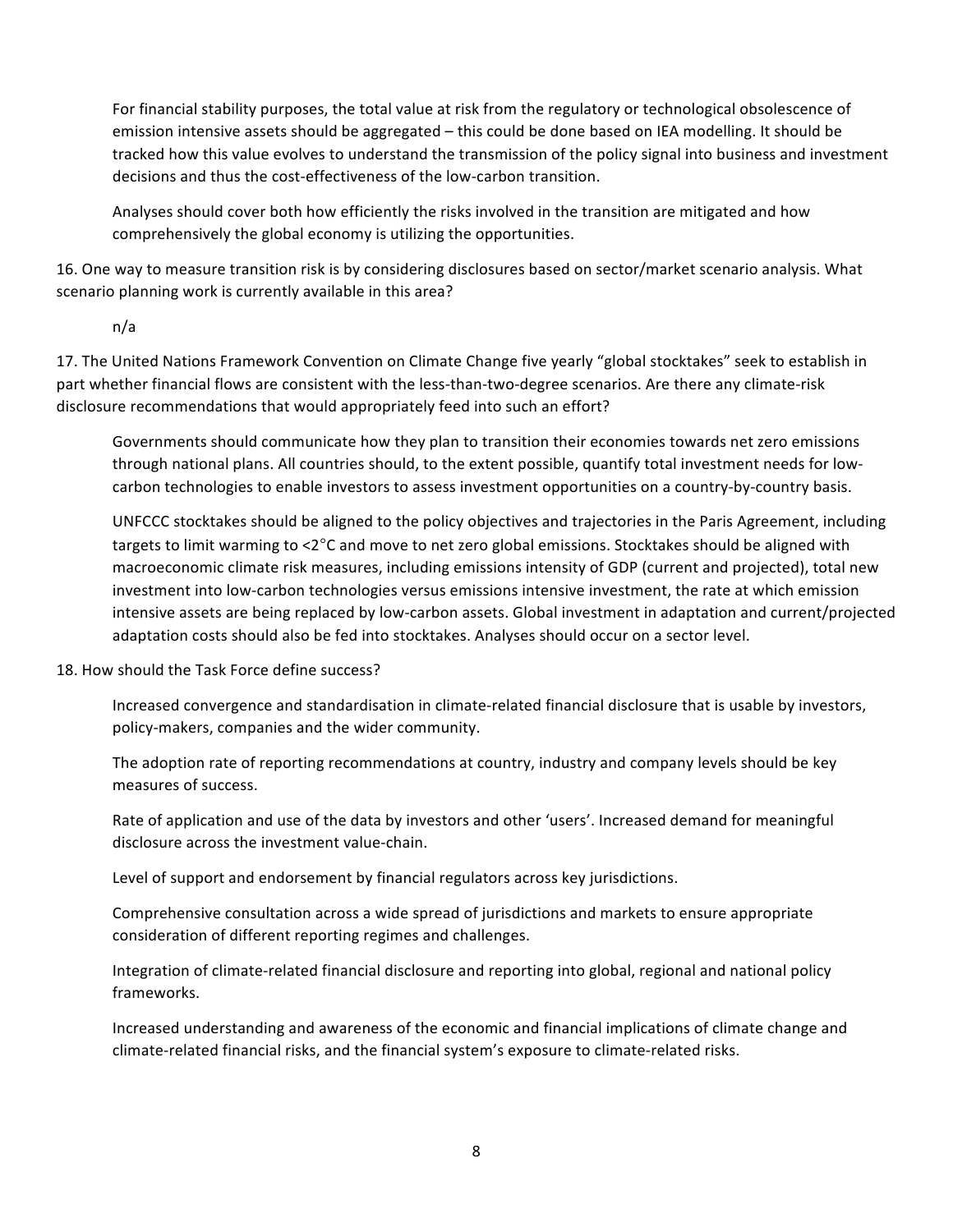Enhanced shift from emissions intensive to low-carbon investments, and the development of products, such as low-carbon indices, green bonds and others.

Increased support for climate-related shareholder resolutions.

19. What are the key barriers that you believe the Task Force needs to overcome?

The primary barriers has already been identified: the tragedy of the horizons means that long-range climate risks from transition, physical impacts and liability are more difficult to assess and incorporate into financial regulation.

Industry has been reluctant to integrate climate disclosure into financial filings, preferring to use voluntary disclosure. Ensuring that the disclosure recommendations are financially material and fit for purpose in financial disclosures will be key. Focusing on governance and oversight to ensure Board-level sign-off is also critical.

Directors are traditionally reluctant to adopt forward looking disclosure, citing both materiality and uncertainty as key inhibitors.

Managing reporting timeframes is a factor, and the disconnect between traditional financial reporting timeframes and climate change impact timeframes, particularly in assessing materiality of climate-related financial disclosure.

Getting the balance right between comparability and materiality will be challenging within and across industry sectors. 

Financial regulators need to be better engaged to understand the financial dimension of climate risk disclosure and their role in encouraging take-up of the recommendations.

20. Is the Task Force focused on the appropriate set of topics for its phase II workplan?

Yes, they are broadly appropriate.

The needs of users of climate-related disclosure, current gaps and future recommendations are interconnected. Given that the financial community are a key constituency in this discussion, it is vital that investors and financial intermediaries are closely involved in all aspects of this review. This will help to ensure that information disclosure is useful and therefore applied on an ongoing basis both in investment decision-making processes and across the investment value chain.

The Governance workstream will need to address considerations of how boards and trustees currently approach climate risk and questions of materiality of climate related financial risk in their processes as well as questions of fiduciary duty and legal obligations for disclosure. Particularly with regards to forward looking statements and qualitative disclosures.

Strategies for promoting adoption and ensuring a means of measuring and assessing ongoing progress will be key. 

## 21. What additional topics should it consider?

Given that investors usually invest across both national and global economies, focus on the implications of climate-related financial risk for financial system stability could be enhanced. This will help regulatory